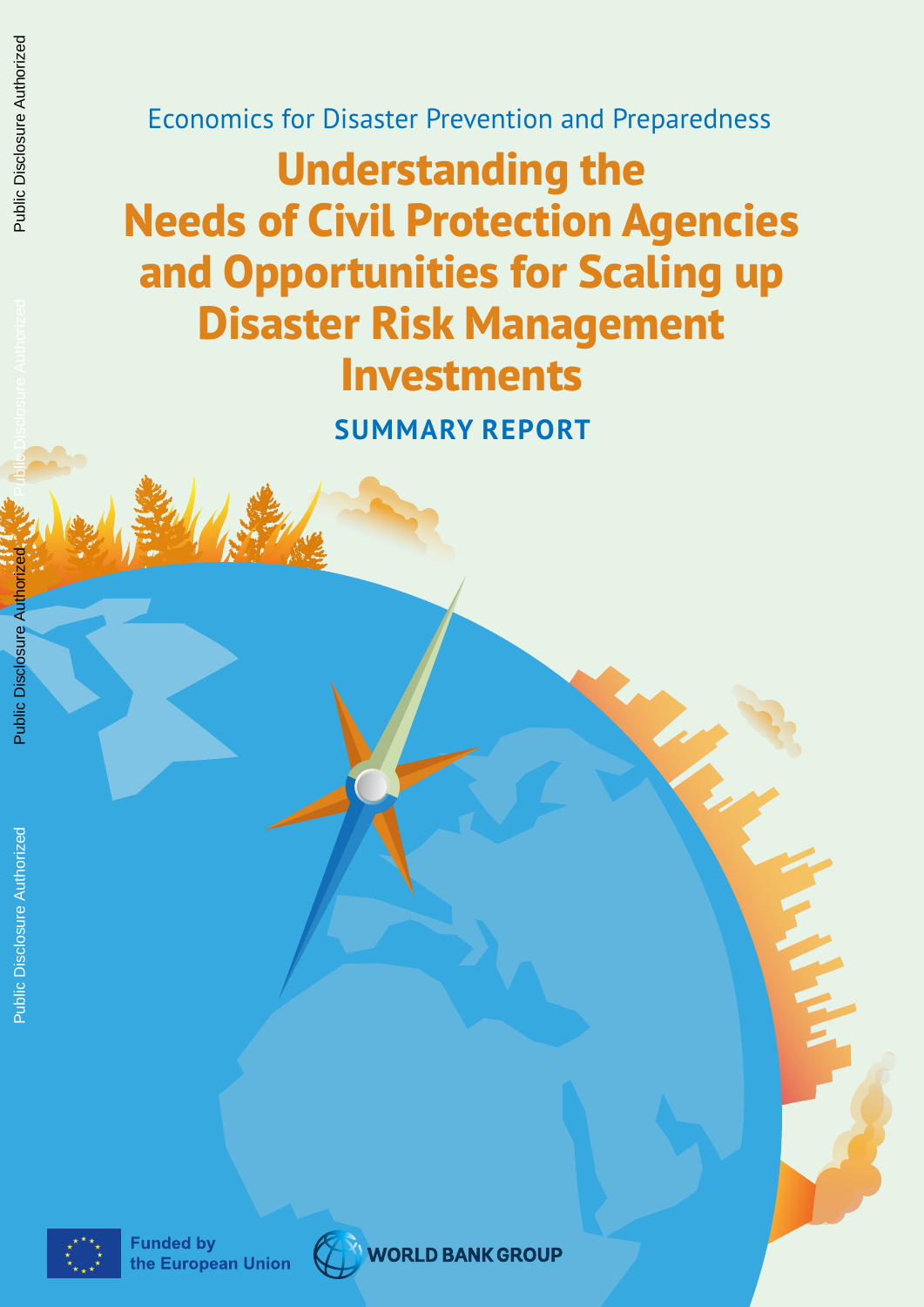© 2021 International Bank for Reconstruction and Development / The World Bank

1818 H Street NW, Washington DC 20433

Telephone: 202-473-1000; Internet: *[www.worldbank.org](http://www.worldbank.org)*

Some rights reserved

#### 1 2 3 4 15 14 13 12

This work is the product of the staff of the World Bank with external contributions. The findings, interpretations, and conclusions expressed in this work do not necessarily reflect the views of The World Bank, its Board of Executive Directors, or the governments they represent. The World Bank does not guarantee the accuracy of the data included in this work. The boundaries, colors, denominations, and other information shown on any map in this work do not imply any judgement on the part of the World Bank concerning the legal status of any territory or the endorsement or acceptance of such boundaries.

Nothing herein shall constitute or be considered to be a limitation upon or waiver of the privileges and immunities of The World Bank, all of which are specifically reserved.

This publication was produced with the financial support of the European Union. Its contents do not necessarily reflect the views of the European Union.

Administration Agreement between the European Commission and the International Bank for Reconstruction and Development concerning the Part II Europe 2020 Programmatic Single-Donor Trust Fund (No.TF073473) (EC Contract No. ECHOSUB/IBRD/2020/827615).

#### Rights and Permissions

This work is available under the Creative Commons Attribution 3.0 IGO license (CC BY 3.0 IGO) *<https://creativecommons.org/licenses/by/3.0/igo/>*. Under the Creative Commons Attribution license, you are free to copy, distribute, transmit, and adapt this work, including for commercial purposes, under the following conditions:

#### **Translations**

If you create a translation of this work, please add the following disclaimer along with the attribution: *This translation is an adaptation of an original work by The World Bank and should not be considered an official World Bank translation. The World Bank shall not be liable for any content or error in this translation.*

#### Adaptation

If you create an adaptation of this work, please add the following disclaimer along with the attribution: *This is an adaptation of an original work by The World Bank. Views and opinions expressed in the adaptation are the sole responsibility of the authors of the adaptation and are not endorsed by The World Bank.* The report was completed in April 2021.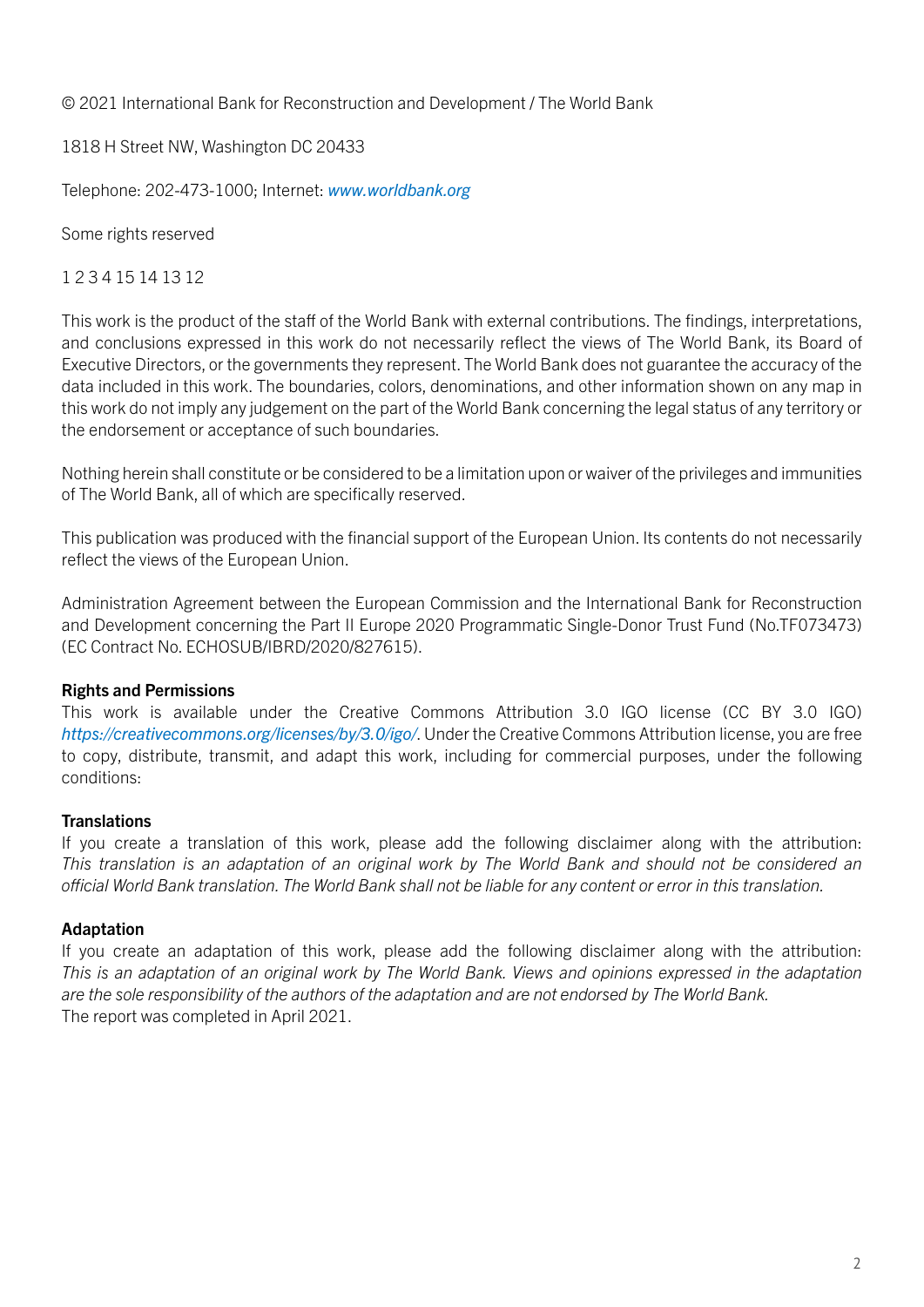#### ACKNOWLEDGEMENT

This report forms part of deliverables under the technical assistance *Economics for Disaster Prevention and Preparedness.*1 This activity is funded by the European Commission's Directorate-General for European Civil Protection and Humanitarian Aid Operations (DG ECHO) through the Annual Work Programme 2020 of the UCPM. This report corresponds to the output "A report on the feasibility of a technical assistance facility for leveraging investments in DRM for Participating States".

This report was prepared under the guidance of Christoph Pusch (Practice Manager, Urban, Disaster Risk Management, Resilience and Land, Europe and Central Asia) and Gallina Vincelette (Country Director for the European Union Countries).

The report was prepared under leadership of Alanna Simpson (Lead Disaster Risk Management Specialist), Samantha Cook (Senior Financial Sector Specialist) and Zuzana Stanton-Geddes (Disaster Risk Management Specialist) with inputs from Ioana-Alexandra Irimia (Disaster Risk Management Consultant) and Solene Dengler (Disaster Risk Management Analyst). The report benefitted from comments received from Rossella Della Monica (Disaster Risk Management Specialist) and Hugo Thomas Wesley (Disaster Risk Management Analyst).

The team would like to express its gratitude for the cooperation and guidance of the representatives of the European Commission and all the stakeholders consulted during the report's preparation.

#### STATEMENT ON COVID-19 PANDEMIC

The COVID-19 pandemic has led to substantial restrictions for travelling, the organization of workshops and face-to face meetings. Despite these limitations, the World Bank team, in collaboration with the European Commission and stakeholders, has managed to effectively undertake extensive consultations online to collect data and information as a basis for this work.

<sup>1</sup> World Bank Advisory Services and Analytics for Economic Analysis of Prevention and Preparedness in European Union Member States and Countries under Union Civil Protection Mechanism (P173033).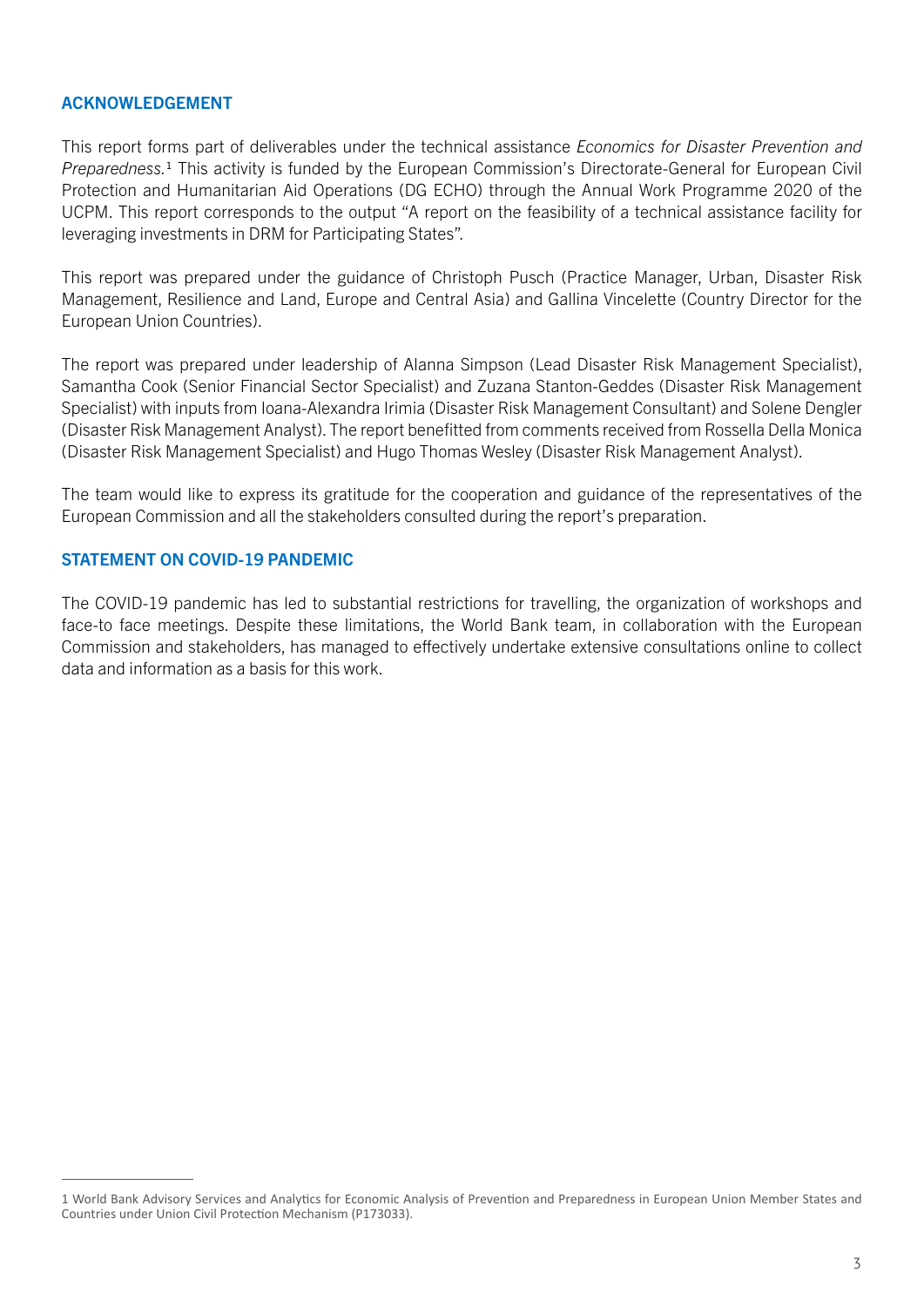### **Contents**

| <b>Key Challenges</b>    | -9 |
|--------------------------|----|
| <b>Key Opportunities</b> |    |
| <b>Looking Ahead</b>     | 13 |

#### **ACRONYMS AND ABBREVIATIONS**

| CP           | <b>Civil Protection</b>                                                                                           |
|--------------|-------------------------------------------------------------------------------------------------------------------|
| DG ECHO      | European Commission's Directorate-General for European Civil Protection and<br><b>Humanitarian Aid Operations</b> |
| <b>DRM</b>   | Disaster Risk Management                                                                                          |
| <b>DRR</b>   | <b>Disaster Risk Reduction</b>                                                                                    |
| EC           | <b>European Commission</b>                                                                                        |
| EU           | <b>European Union</b>                                                                                             |
| <b>MS</b>    | <b>Member States</b>                                                                                              |
| <b>OP</b>    | <b>Operational Program</b>                                                                                        |
| <b>PS</b>    | Participating States (of the Union Civil Protection Mechanism)                                                    |
| <b>UCPM</b>  | <b>Union Civil Protection Mechanism</b>                                                                           |
| <b>UNDRR</b> | United Nations Office for Disaster Risk Reduction                                                                 |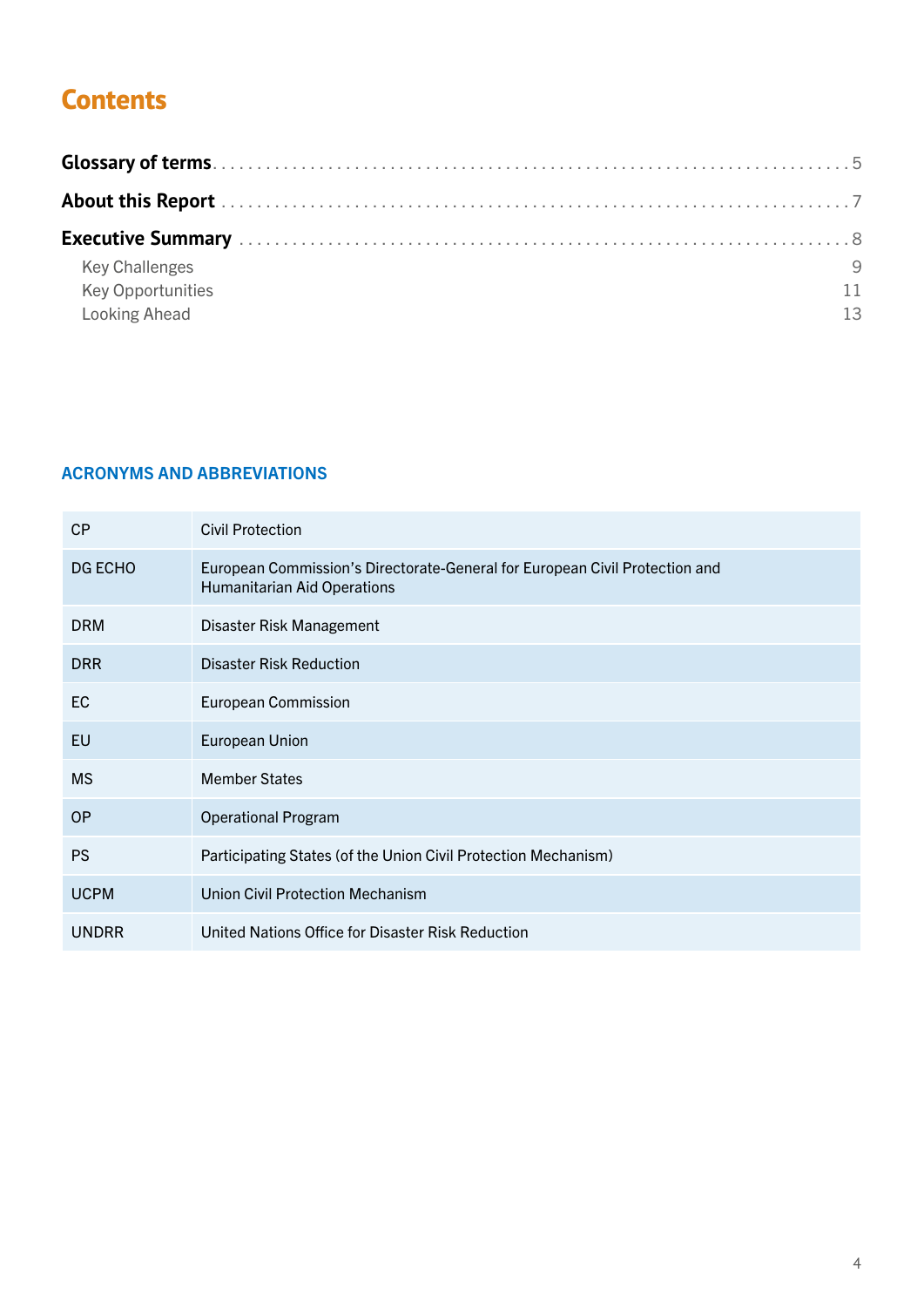#### <span id="page-4-0"></span>GLOSSARY OF TERMS

Institutions and countries use a range of terminologies related to disaster risk management (DRM). The terminology used by the United Nations Office for Disaster Risk Reduction (UNDRR) is applied globally. In addition, the Directorate-General for European Civil Protection and Humanitarian Aid Operations (DG ECHO) and the World Bank use several terms in line with the DRM areas they focus on as part of their work and institutional portfolios (*[Table 1](#page-4-1)*). Moreover, countries follow respective legislative, strategic, and institutional frameworks with their own definitions and understanding of DRM activities and phases, fitting their country context. Within individual countries, some ministries also have specific focus/interpretation of 'disaster' or 'emergencies' and understand DRM only as relevant to their specific institutional roles or

competencies. This was also observed by the World Bank team during consultations with civil protection (CP) agencies.

In this context, the consultations and this report distinguish between ex-ante (prevention, mitigation/ reduction, and preparedness) and ex-post interventions (response and recovery) while being inclusive of the different interpretations among the interventions within these two groups. The study presented here focuses on understanding the CP agencies' needs related to ex-ante interventions disaster prevention, mitigation, and preparedness which was the primary focus of the consultations and desk review conducted.

#### <span id="page-4-1"></span>Table 1. Terminology Considered

#### UNDRR TERMINOLOGY<sup>2</sup>

Resilience: The ability of a system, community, or society exposed to hazards to resist, absorb, accommodate, adapt to, transform, and recover from the effects of a hazard in a timely and efficient manner, including through the preservation and restoration of its essential basic structures and functions through risk management.

DRM is the application of DRR policies and strategies to prevent new disaster risks, reduce existing disaster risks, and manage residual risks, contributing to the strengthening of resilience and reduction of disaster losses.

DRM plans set out the goals and specific objectives for reducing disaster risks together with related actions to accomplish these objectives. They should be guided by the Sendai Framework for Disaster Risk Reduction 2015– 2030 and considered and coordinated within relevant development plans, resource allocations, and program activities. National-level plans need to be specific to each level of administrative responsibility and adapted to the different social and geographical circumstances that are present. The time frame and responsibilities for implementation and the sources of funding should be specified in the plan. Links to sustainable development and climate change adaptation plans should be made where possible.

DRR is aimed at preventing new and reducing existing disaster risks and managing residual risks, all of which contribute to strengthening of resilience and therefore to the achievement of sustainable development. DRR is the policy objective of DRM, and its goals and objectives are defined in DRR strategies and plans.

DRR strategies and policies define goals and objectives across different timescales and with concrete targets, indicators, and time frames. In line with the Sendai Framework for Disaster Risk Reduction 2015–2030, these should be aimed at preventing the creation of disaster risk; the reduction of existing risk; and the strengthening of economic, social, health, and environmental resilience.

Preparedness: The knowledge and capacities developed by governments, response and recovery organizations, communities, and individuals to effectively anticipate, respond to, and recover from the impacts of likely, imminent, or current disasters.

<sup>2</sup> *[https://www.undrr.org/terminology](https://www.who.int/health-topics/floods)*.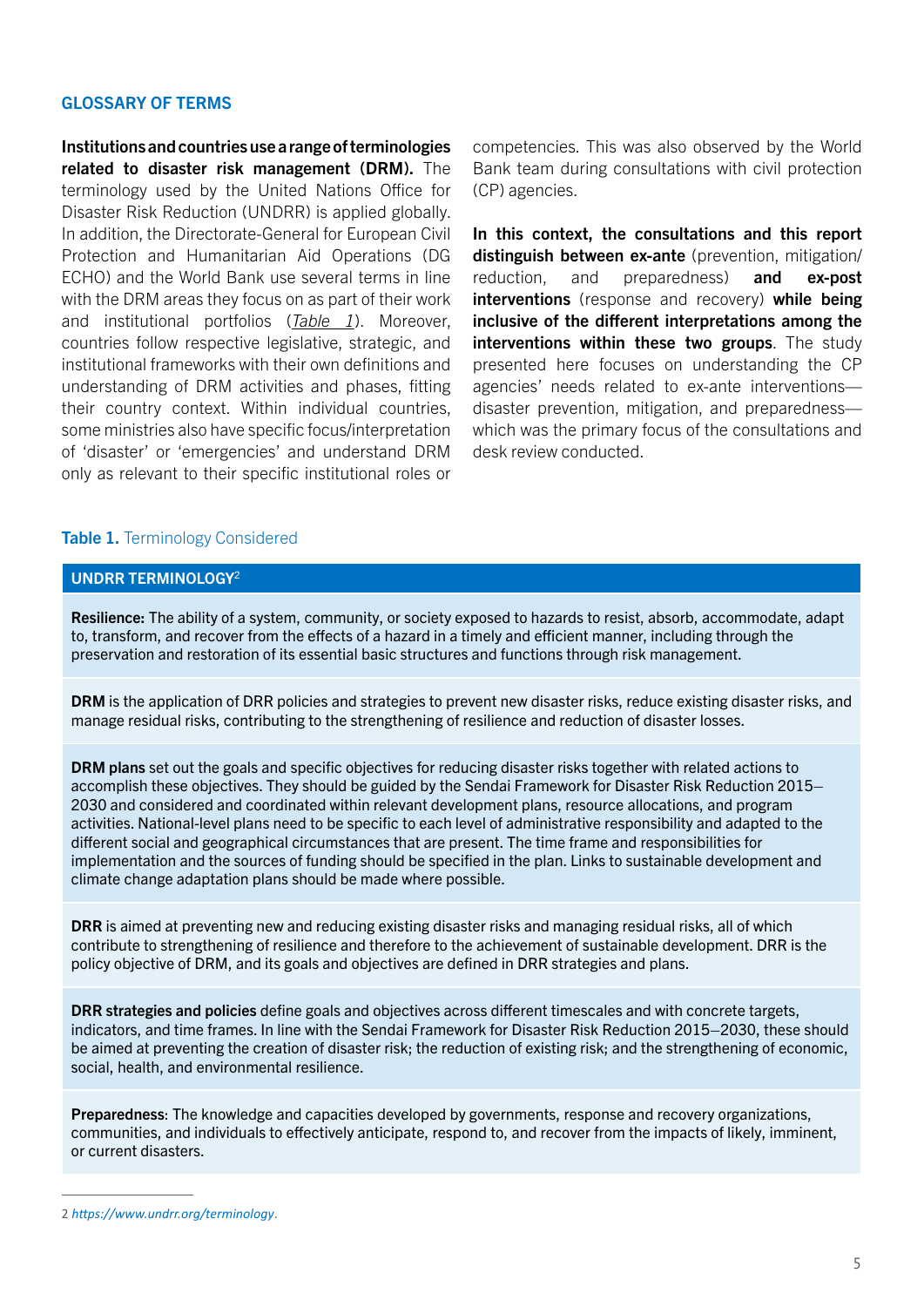Prevention: Activities and measures to avoid existing and new disaster risks. Prevention aims at reducing vulnerability and exposure in such contexts where, as a result, the risk of disaster is removed.

Mitigation: The lessening or minimizing of the adverse impacts of a hazardous event. Mitigation measures include engineering techniques and hazard-resistant construction as well as improved environmental and social policies and public awareness.

#### DG ECHO<sup>3</sup>

Disaster preparedness consists of a set of measures undertaken by governments, organizations, communities, or individuals to better respond and cope with the immediate aftermath of a disaster, whether it is man-made or caused by natural hazards. The objective is to reduce the loss of life and livelihoods. Simple initiatives can go a long way, for instance, training for search and rescue, establishing early warning systems, developing contingency plans, or stockpiling equipment and supplies.

Disaster risk reduction (DRR) and preparedness play an important role in building the [resilience](https://www.qt.com.au/news/roma-and-mitchell-hardest-hit-by-rise-in-personal-/1591820/) of communities.

Preparedness: Organizational activities which ensure that the systems, procedures, and resources required to confront a natural disaster are available to provide timely assistance to those affected, using existing mechanisms wherever possible (for example, training, awareness raising, establishment of disaster plans, evacuation plans, pre-positioning of stocks, early warning mechanisms, and strengthening of indigenous knowledge).

Mitigation: Measures taken before disasters which intend to reduce or eliminate their impact on society and the environment. These measures reduce the physical vulnerability of existing infrastructures or of vulnerable sites which directly endanger the populations (for example, retrofitting of buildings and reinforce 'lifeline' infrastructure).

Prevention: Activities conceived to ensure permanent protection against disasters. These include engineering, physical protection measures, legislative measures for the control of land use, and codes of construction. These activities reduce the physical vulnerability and/or exposure to risks through infrastructures (for example, dams, flood barriers, and building of refuges) and through improvement of existing infrastructures (for example, restoring original flood patterns of rivers to avoid excessive floods downstream) and sustainable development practices (for example, no deforestation in upstream areas and active reforestation).

#### WORLD BANK<sup>4</sup>

The World Bank conceptualizes DRM into different 'pillars' including (a) understanding of risk, (b) risk reduction (structural and non-structural), (c) early warning and emergency preparedness, (d) financial resilience, and (e) resilience, recovery, and reconstruction. These are broadly aligned with the Sendai DRR priority areas.

<sup>3</sup> *[https://ec.europa.eu/echo/what/humanitarian-aid/disaster\\_preparedness\\_en](https://www.jbarisk.com/news-blogs/surface-water-flooding-a-growing-risk-in-europe/);* DG ECHO. (2006). *Disaster Preparedness and Prevention (DPP): State of Play and Strategic Orientations for EC Policy. [Link](https://eur-lex.europa.eu/eli/dir/2007/60/oj)*.

<sup>4</sup> World Bank, 2013. Building Resilience: Integrating Climate and Disaster Risk Into Development. Lessons from World Bank Group experience. The World Bank, Washington DC.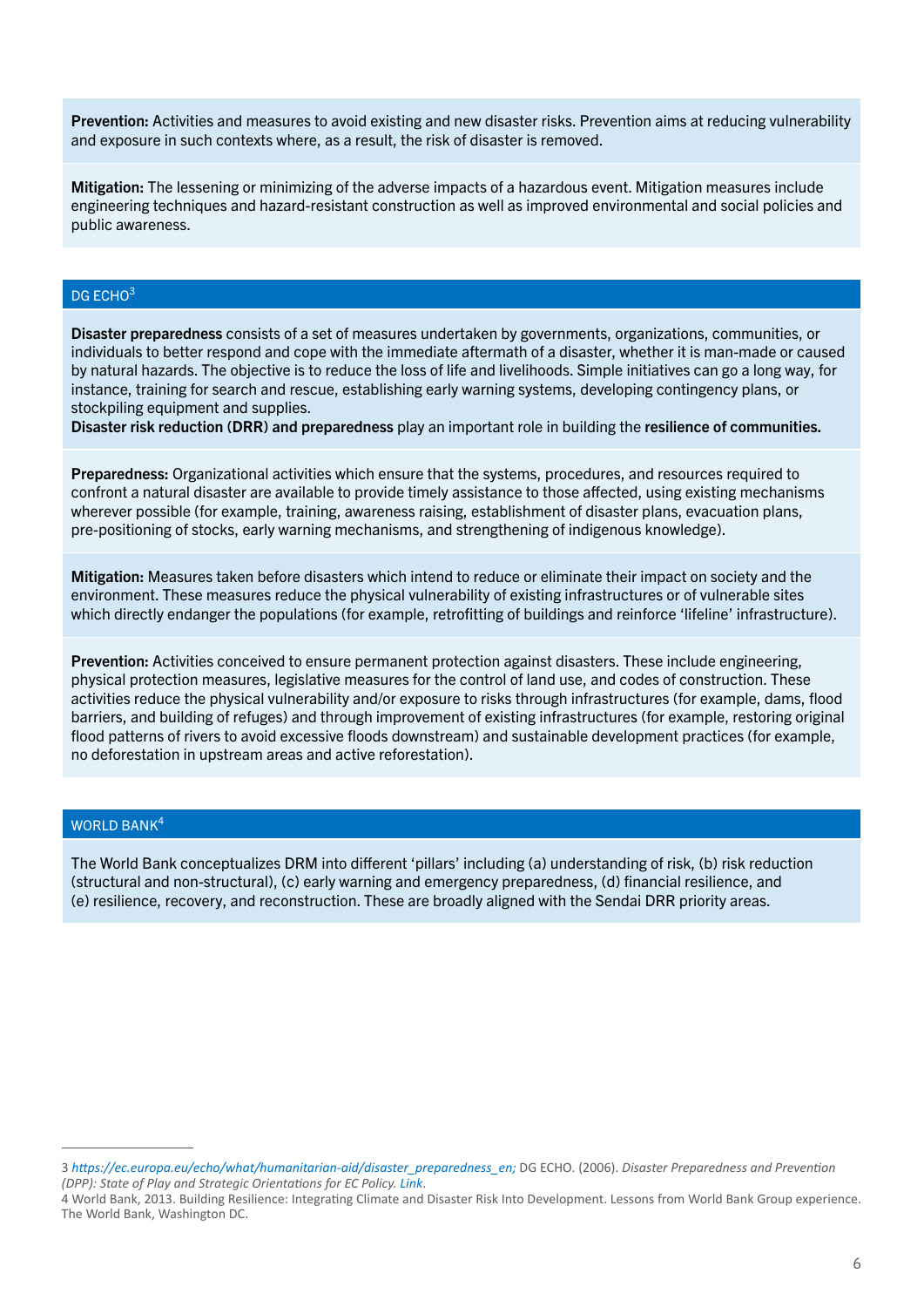#### <span id="page-6-0"></span>ABOUT THIS REPORT

This report was prepared as part of a World Bank technical assistance project 'Economics for Disaster Prevention and Preparedness'<sup>5</sup> overseen by the European Commission's Directorate General for European Civil Protection and Humanitarian Aid Operations (DG ECHO) and funded through the Annual Work Programme of the Union Civil Protection Mechanism (UCPM).

The objective of this report is to summarize insights and provide recommendations related to the challenges and opportunities for civil protection (CP) agencies to leverage investments for disaster prevention and preparedness.<sup>6</sup> This report draws on the findings of stakeholder consultations and desk review. The consultation process, by design, aimed at

collecting a wide range of views from a mix of selected countries. The results provide a synthetic view of key challenges and opportunities from the perspective of fourteen countries with diverse disaster risk management (DRM) systems, financial mechanisms, institutional capacity, and exposure to disasters. The consultation process was complemented by desk research of relevant national strategic DRM documents, results of previous similar surveys, information on the use of European Union (EU) funds for DRM, and relevant literature. The report's findings can inform DG ECHO's discussions and decisions related to funding provided to CP agencies. This summary report is accompanied by a technical background report.

#### Figure 1. The 14 countries consulted (in blue colour)



*Source: Developed by authors.*

<sup>5</sup> World Bank Advisory Services and Analytics for Economic Analysis of Prevention and Preparedness in European Union Member States and Countries under Union Civil Protection Mechanism (P173033).

<sup>6</sup> As noted in the section on terminology, this report focuses primarily on capacity related to on ex-ante DRM - disaster prevention, mitigation, and preparedness.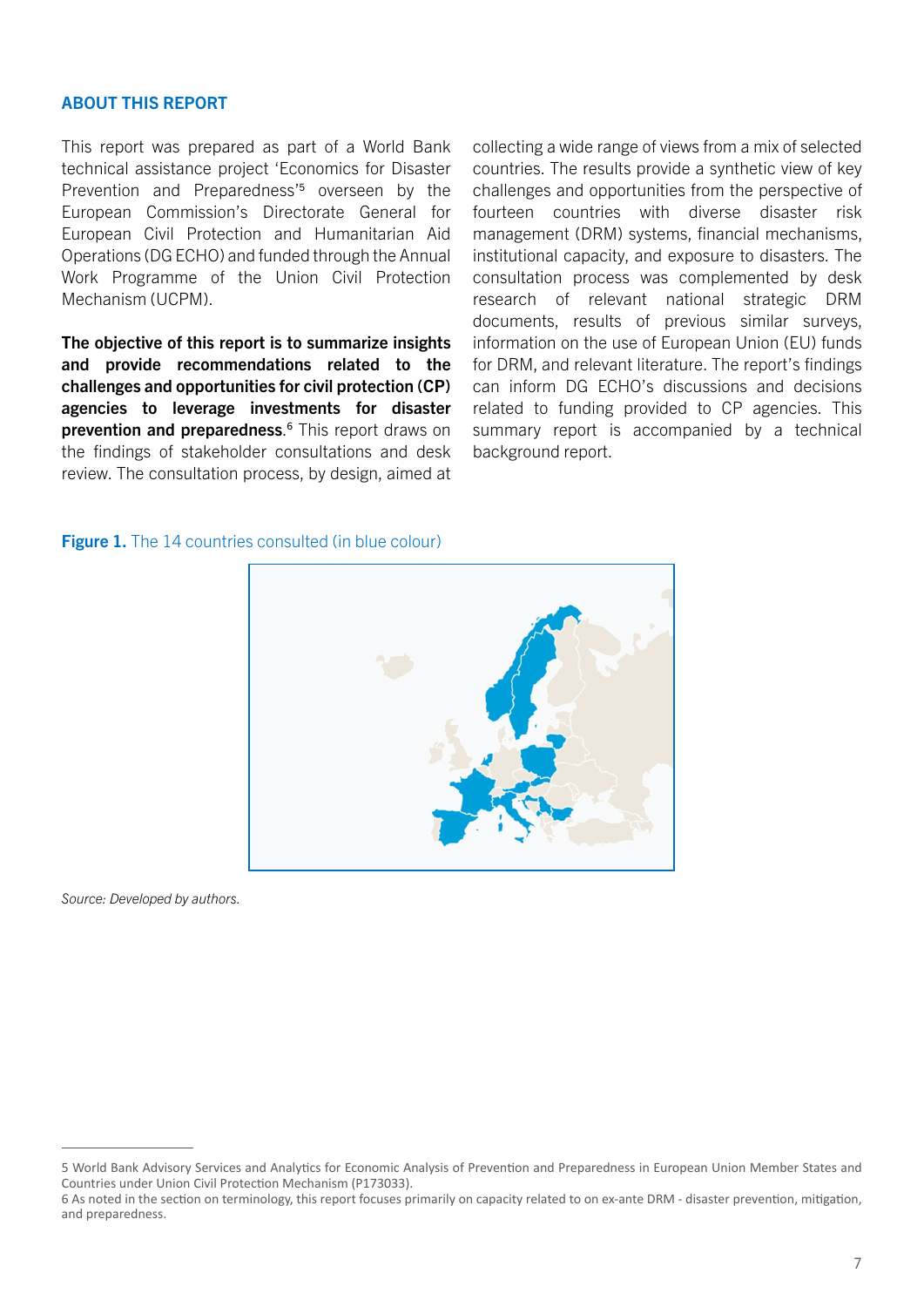# <span id="page-7-0"></span>**Executive Summary**

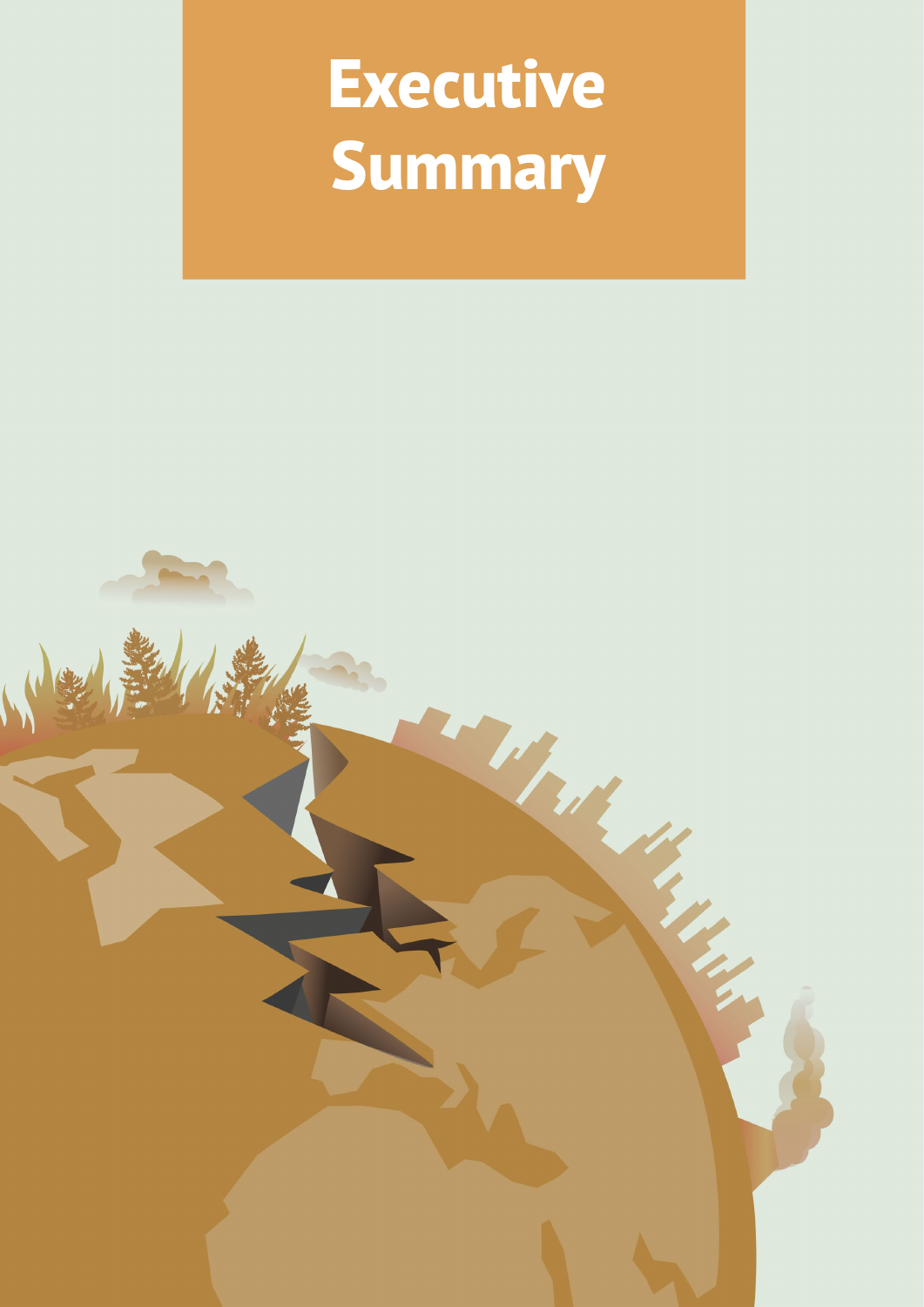## <span id="page-8-0"></span>**Key Challenges**

A set of overarching challenges for scaling up investments in prevention, mitigation, and preparedness activities have been identified. These were raised by the CP agencies on a recurring basis during the consultations and confirmed in the desk review process. Often interconnected, these challenges fall under the following three broad categories: (a) the enabling environment related to financial, institutional framework/coordination, and awareness, (b) institutional constraints related to the human and technical capacity of CP agencies for disaster prevention, mitigation and preparedness, and (c) specific constraints related to the access and use of EU financing sources for DRM activities, including DG ECHO funds.

#### ENABLING ENVIRONMENT - FINANCIAL, INSTITUTIONAL FRAMEWORK/COORDINATION, AND AWARENESS

Funding for DRM is limited, with a high focus and share of DRM funds being oriented towards disaster response. In general, it was noted that financial allocations to DRM are still limited, although there is a lack of data that would allow CP agencies to document expenditure trends on DRM in a comprehensive manner. Based on CP agencies' experience, within existing allocations, it was highlighted that the majority of resources focus on response planning/readiness (such as conducting trainings and purchasing equipment for disaster response), with significantly lower focus on other types of prevention and preparedness, such as conducting assessments of various types of risks, understanding/conducting costbenefit analyses for DRM investments, and planning for prevention and mitigation investments such as the reduction of physical risk for vulnerable infrastructure. DRM is often only recognized after an event occurs which poses challenges for strategic planning.

While there is a growing awareness and interest in disaster risk prevention and preparedness, CP agencies noted a low political buy-in for investments in prevention, mitigation, and preparedness, which is exacerbated by the lack of evidence of their benefits. CP agencies noted that due to a lack of data on DRM

expenditure at the national level and assessments of the efficiency/costs-benefits of DRM investments before disaster events, it is challenging to provide necessary evidence to convince decision-makers (such as Ministries of Finance/Economy/EU Funds) to invest in DRM, especially beyond 'traditional' CP- or security-related needs such as emergency response equipment. As such, CP agencies noted the challenges in convincing key decision-makers to allocate budget for investments that lead to less tangible or visible results, particularly if they do not yield benefits during current political/institutional mandates. The absence of specific financial budget allocations in most of the strategic national documents further contributes to a disconnect between the priorities of the CP agencies and/or in some cases also the line ministries and the actual financial planning.

Linked to their mandate, CP agencies perceived that they have a limited opportunity to 'influence' the investment planning of line ministries or the different levels of administration. DRM is a cross-sectoral agenda where institutions both horizontally and vertically have specific responsibilities. Institutional coordination related to DRM is generally established both horizontally (for example also through national disaster risk reduction platforms) and vertically. While the mandate of CP agencies does not allow them to directly influence investment planning of line ministries or local governments to prioritize financing for DRM actions, their role as advocates for DRM is challenging if they do not have the information and evidence to present to the stakeholders about the benefits of investing in prevention. Moreover, CP agencies do not have specific sectoral technical knowledge to share examples or advice on preparation or implementation of appropriate investments in prevention, mitigation, and preparedness activities.

#### INSTITUTIONAL CONSTRAINTS – HUMAN AND TECHNICAL CAPACITY OF CP AGENCIES

There are insufficient human resources within CP agencies dedicated to ex-ante DRM interventions. The pressing needs of disaster response and recovery, as well as limited financial resources mean that only a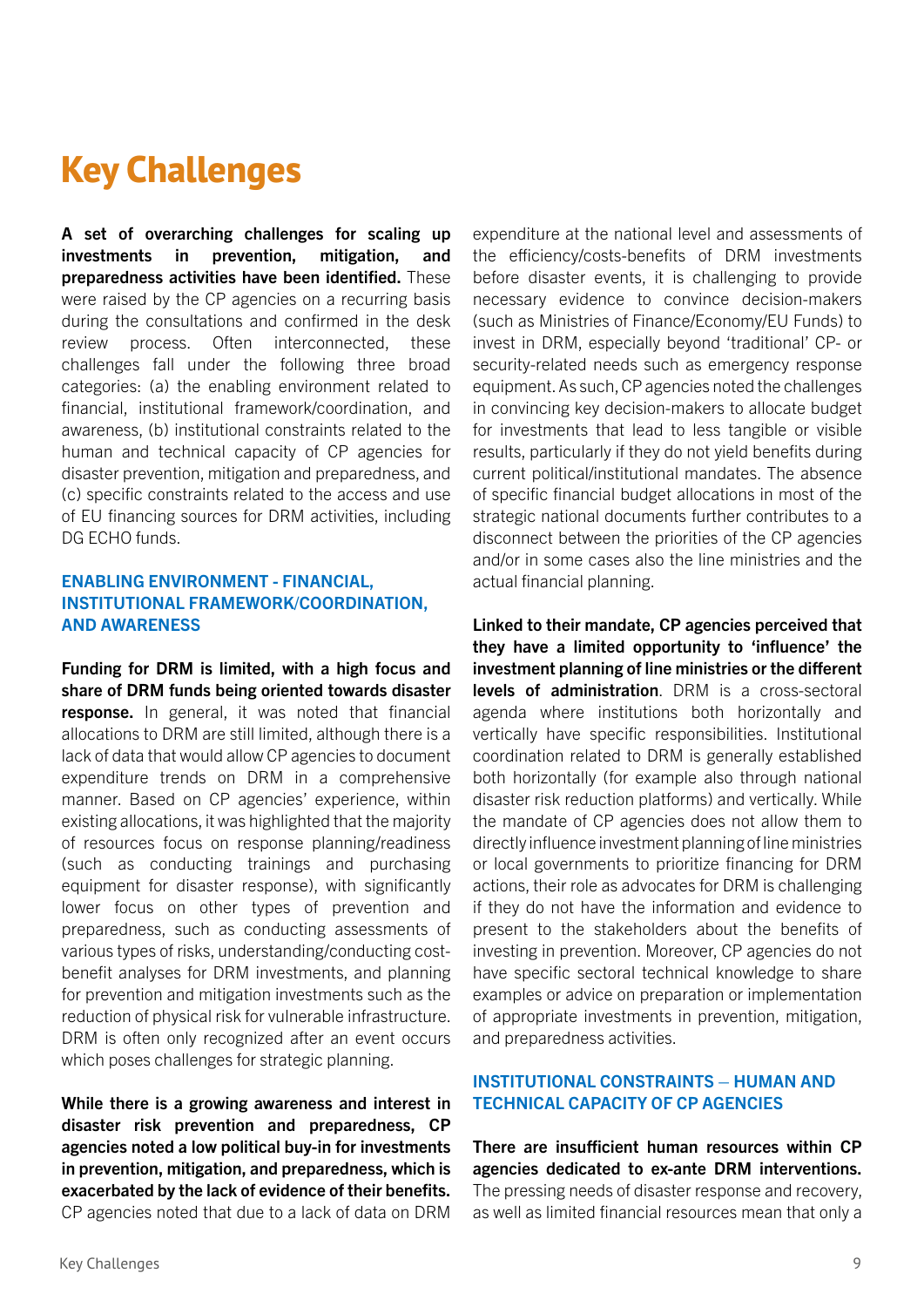limited number of CP staff (or only part of their work time) focus on prevention, mitigation, preparedness. In many countries, CP agencies move from disaster-response for one event, into the disasterresponse of another event, perpetuating the focus and allocation of resources on response. This was noted as a particular challenge for CP staff in the context of increasing numbers of disaster events, and most recently in the context of the COVID-19 pandemic response, which is in most countries supported through the CP mechanisms as well.

Many CP agencies face difficulties in collecting and analysing data and information which limits their ability to advocate necessary resources for DRM and developing a strategic approach to DRM. An efficient data collection system and an overview of DRM needs and activities at the national level are seen as critical for preparing risk assessments and encouraging DRM investments based on evidence-based prioritization. It was noted that many national risk assessments and DRM strategic planning documents are more qualitative than quantitative, often because of data and information gaps. It was noted that the lack of risk assessments and impact scenarios (or in general 'evidence') inhibits the ability to plan and mobilize funds for prevention and preparedness. A key challenge highlighted by the consulted CP agencies is the limited technical and financial capacity to produce more evidence-based risk assessments and the limited capacity to develop assessments and investment plans that can inform decision-making and budgetary allocations.

CP agencies noted technical capacity gaps to prepare 'overarching' strategies, and, importantly, investment plans for prevention, mitigation, and preparedness. While it is acknowledged that DRM is inherently a cross-sectoral agenda carried out by different stakeholders, CP agencies highlighted their difficulties to collect and draw on comprehensive data on disasters (geo-graphically and across sectors) as well as access information about various DRM investments led by line ministries and/or different administrative levels, due to the lack of mechanisms, arrangements, or systems. This limits their ability to understand the scope of disaster risk, assess cost-effectiveness of structural and non-structural measures carried out and develop/ monitor overarching strategies/plans. In the context of lacking or limited 'evidence' and the assessment of risks and needs across the different stakeholders, it is challenging for CP agencies to make a convincing case for investing in prevention, mitigation, and

preparedness.

#### CONSTRAINTS RELATED TO THE USE OF EU FUNDS, INCLUDING DG ECHO TRACK 1

Common challenges in accessing and using EU funds for ex-ante DRM investments that were highlighted in the consultations include: (a) difficulties faced by CP agencies to understand and easily access relevant information on funding opportunities provided through different EU mechanisms; (b) institutional and technical limitations, as noted above, that prevent CP agencies from preparing proposals/developing ex-ante DRM projects; (c) limitations to 'influence' line ministries or local governments to prioritize financing for DRM actions; and (d) institutional and technical challenges around the promotion of integrated solutions and the 'mainstreaming' of DRM into sectoral investments (such as combining energy efficiency retrofitting with multi-hazard structural strengthening and risk-informed rehabilitation of public/private infrastructure).

Overall, DG ECHO Track 1 is considered a highly valuable and successful example of providing "seedfunding" to CP agencies that can leverage further actions. During consultations, a number of potential areas for improvement were highlighted, which could be addressed to further enhance this mechanism, including the following: (a) time constraints to apply for as well as to implement grants, especially in the context of lengthy national approval/procurement procedures; (b) the 5 percent co-financing rule which, while in itself not prohibiting, can trigger extra and time intensive internal approval processes; and (c) eligible expenditures versus needs for financing equipment/ software or operating/staff costs. Several beneficiary CP agencies highlighted the usefulness of Track 1 as a source of dedicated funding for CP agencies for technical studies or for activities to improve institutional coordination/stakeholder consultations, for which it may be difficult to secure national funds. Some CP agencies opt for larger sources of financing, such as the EU Cohesion Funds, which allow them to access funds for both technical assistance and equipment/ implementation of larger projects, even though these funds are accessed through programs led/overseen by other line ministries. These preferences very much depend on the country's institutional framework and procedures as well as the way that EU-funded programs are implemented.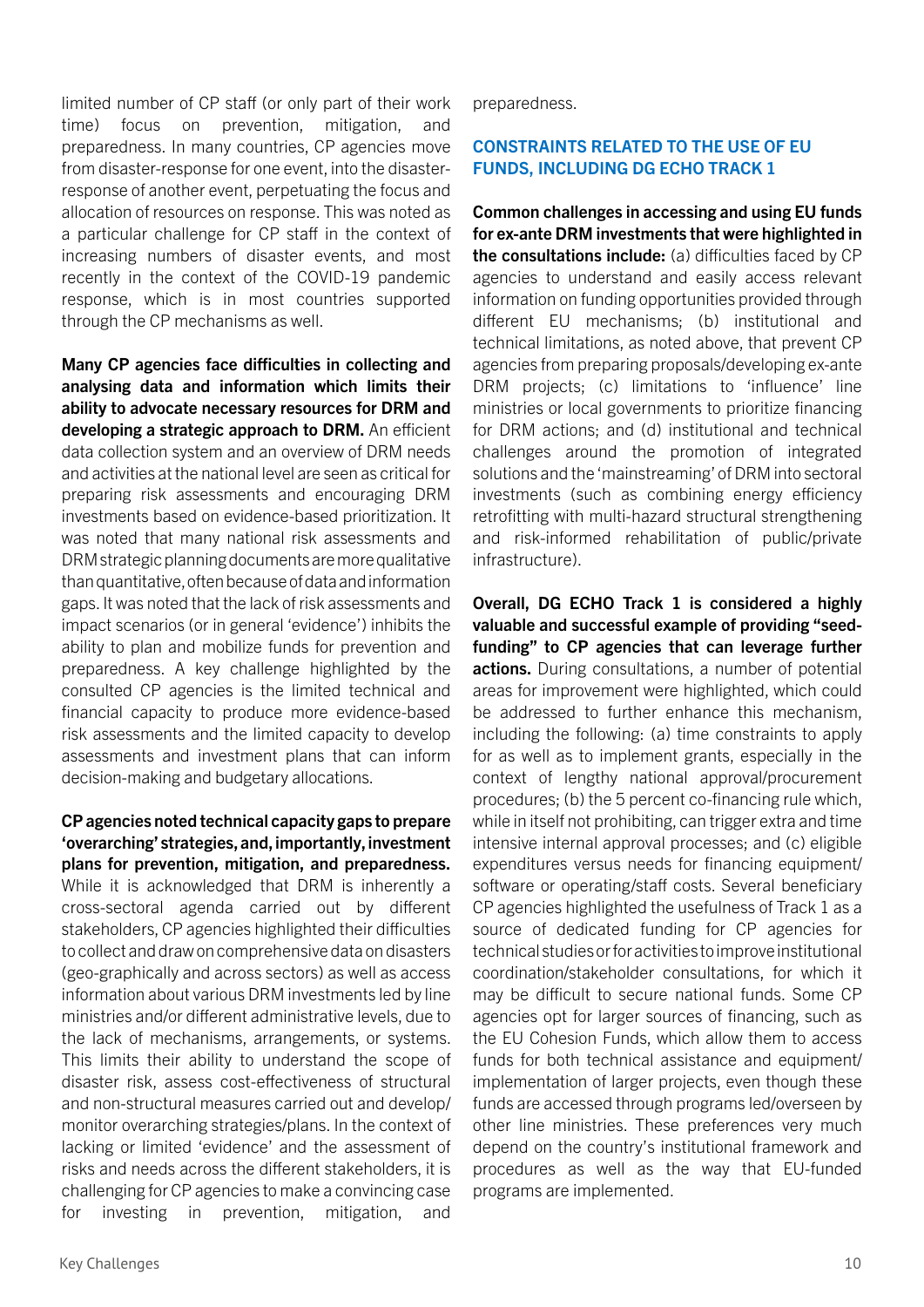## <span id="page-10-0"></span>**Key Opportunities**

The following opportunities were identified by CP agencies in response to some of the challenges listed above.

#### IMPROVE THE ENABLING ENVIRONMENT - FINANCIAL, INSTITUTIONAL FRAMEWORK/ COORDINATION, AND AWARENESS

To allow the CP agencies to make a case for investing in ex-ante DRM, specific areas to be further considered by national policy-makers but also more broadly by DG ECHO include the following: (a) improved data collection/systems on past disasters to allow CP agencies better understand trends and model possible future impacts; (b) development/regular improvement of risk assessments and scenarios for various types of hazards to be able to inform prevention, mitigation, and preparedness activities; and (c) undertake cost/benefit or economic studies focusing on prevention and preparedness in DRM to extend the body of evidence on investing in DRM. Multiple CP agencies noted the benefits of national DRR platforms, which can help in achieving political buy-in for ex-ante DRM investments. Multiple CP agencies also noted the importance of engaging academia and researchers, especially in the development and application of risk information.

In the long-term, CP authorities saw an opportunity to continue to raise institutional and public awareness of the importance and benefits of investing in risk reduction at different levels. Linked to this, CP agencies highlighted the importance of: (a) increased efforts to raise awareness about DRM as a vehicle also to engage other line ministries, including finance/ economy/EU funds ministries; while also (b) continuing to carry out public awareness campaigns and training on both prevention and preparedness for the general public or target groups (for example, vulnerable groups). It was noted that in many countries, volunteers play a pivotal role in disaster preparedness and response, though to a much lesser extent related to prevention (such as data collection) and mitigation

(that is, community-based risk reduction). Crossborder cooperation was also mentioned as critical to building resilience at the regional level with many countries engaging in joint activities with neighbouring countries, mostly funded by the EU.

#### ADDRESS INSTITUTIONAL CONSTRAINTS – HUMAN AND TECHNICAL CAPACITY

Related to the technical capacity of CP agencies, it was noted that technical knowledge and assistance is much needed. In order to facilitate the scale-up of investments in prevention, mitigation, and preparedness training for CP agencies could cover technical areas such as: (a) development of robust evidence and information to substantiate the need for investing in prevention and preparedness (to inform project proposals and/or budget proposals); (b) accessing and using risk information for the development of investment plans with information on prioritization/cost effectiveness of priority DRM measures (such as for critical emergency responders infrastructure, transport, education, and health); and (c) project design and implementation of different types of prevention, mitigation, and preparedness measures, including those relevant for specific sectors or levels of administrations.

Forms of knowledge/assistance proposed by CP agencies included: pools of experts available to CP agencies with specific expertise in prevention, mitigation, and preparedness, who could be integrated into national CP structures for certain periods of time; peer-to-peer knowledge exchange and peer-review; sharing of good practice examples; research and analytics; information sessions; and access to more structured training/capacity-building. It was recommended that information and training should be open to a range of stakeholders to foster crossinstitutional collaboration and unlock investment opportunities led by not just the CP agencies but also other relevant stakeholders.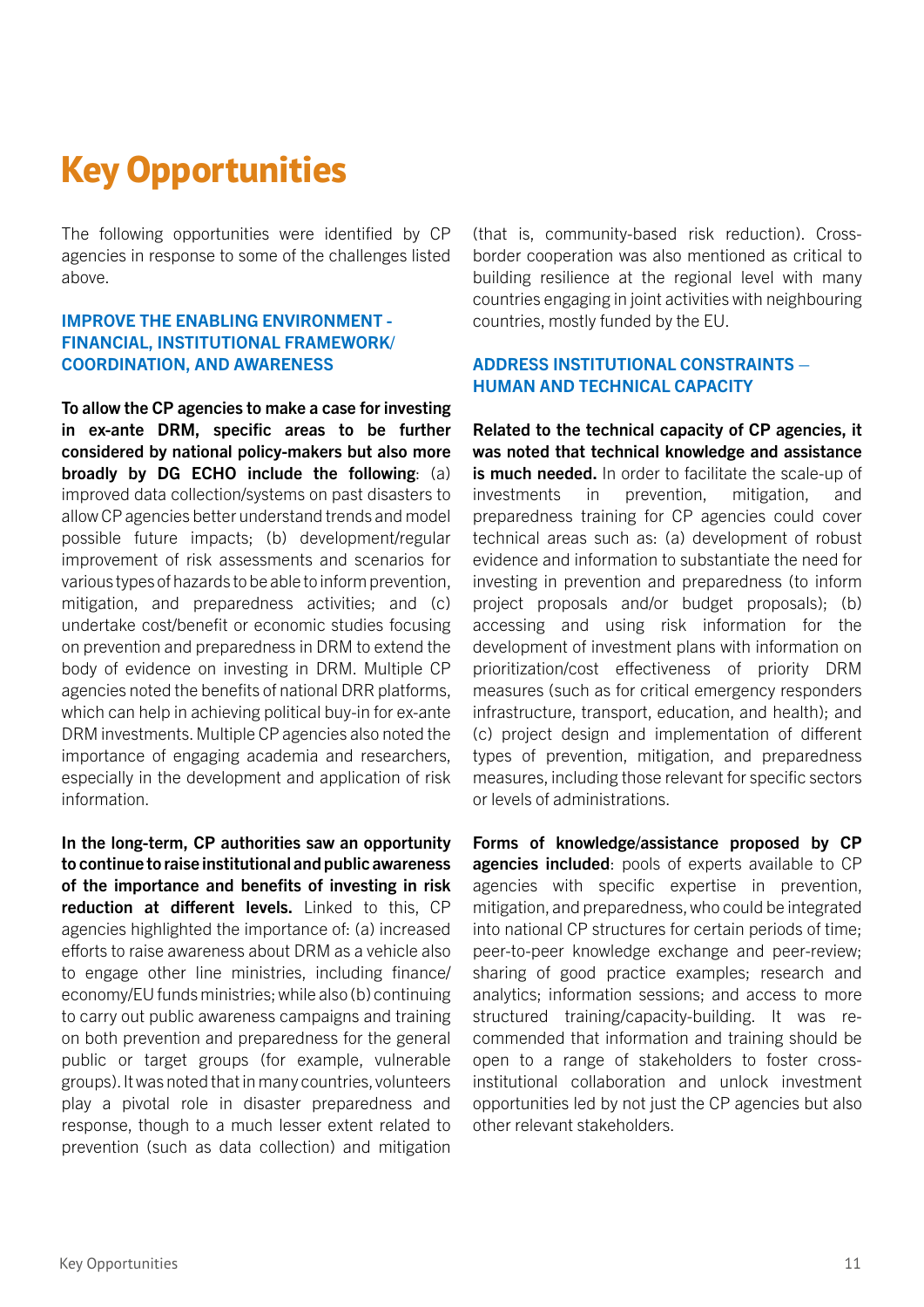#### REDUCE THE CONSTRAINTS RELATED TO THE USE OF EU FUNDS INCLUDING DG ECHO TRACK I.

There are several opportunities related to resources within the 2021-2027 Multiannual Financial Framework and other EU instruments. It is expected that substantial resources would be available to invest in prevention and preparedness in the coming years through multiple instruments under the EU programming period for 2021–2027. These include, for example, the European Green Deal Investment Plan to mobilise  $E1$  trillion in sustainable investments over the next decade and the Just Transition Mechanism to mobilise €100 billion in investments over the period 2021-2027.<sup>7</sup> Another example is the Recovery and Resilience Facility<sup>8</sup> (RRF) to provide €672.5 billion in loans and grants to support reforms and investments undertaken by Member States (MS) and help them better prepare for a sustainable recovery in the context of the COVID-19 pandemic.

To ensure that such opportunities are not missed to expand investment in DRM, DG ECHO could consider the following: (a) share information through a 'onestop-shop' online platform that lists all available

instruments and provides guidance on the application process; (b) provide training about the different funding sources relevant for DRM sessions; (c) provide examples of best practice for preparing funding applications for various types of EU funds and their implementation; and (d) share examples of successful DRM projects/or services provided during such projects (such as peer-to-peer learning).

Specifically related to DG ECHO Track I funds, opportunities include: (a) review/revise wording of the application procedures, and include answers to frequently posed questions, to ensure clarity related to co-financing and eligibility rules; (b) conduct proactive/targeted outreach to CP agencies, sharing relevant good practice examples; and (c) consider feasibility of providing "hand-on" support to CP agencies which could guide them through the funds application process (administrative and project management support) as well as the technical and implementation aspects. The identified main strengths and weaknesses, opportunities, and risks related to DG ECHO's Track I, based on stakeholder consultations are summarized in *[Table 2](#page-11-0)*.

#### <span id="page-11-0"></span>Table 2. Summary of DG ECHO Track I Feedback

#### **STRENGTHS**

- Valuable source of funding for activities that may not be easily funded by national budget
- Specifically dedicated to CP agencies with little competition with other stakeholders
- Easy to implement if scope of activities is clear
- Offers the possibility to hire experts for specific tasks

#### **WEAKNESSES**

- Tight timeline to apply and implement projects vis-à-vis internal government procedures (which can take up substantial part of implementation)
- Lack of clarity over some aspects (e.g. procurement, beneficiaries, co-financing, and eligible activities<sup>9</sup> such as purchase of equipment, conducting, or cross-sector activities $^{10}$ )
- Reporting/audits that may not be proportionate to the size of the grant

<sup>7</sup> European Commission. The European Green Deal Investment Plan and Just Transition Mechanism explained. *[Link](https://ec.europa.eu/commission/presscorner/detail/en/qanda_20_24)*.

<sup>8</sup> European Commission. Recovery and Resilience Facility. *[Link](https://ec.europa.eu/info/business-economy-euro/recovery-coronavirus/recovery-and-resilience-facility_en)*.

<sup>9</sup> Note that under DG ECHO, allowed are direct eligible costs including technical personnel, administrative personnel; travel and subsistence; sub-contracting (i.e. consultancies); and other costs. This may not have been clear to all consultations' participants.

<sup>10</sup> Track I grants provided by the UCPM offer the possibility for implementing cross-sector activities, also operational costs are covered.

See overview of projects under Track I and II. *[Link](https://ec.europa.eu/echo/search/site/2020?f%5B0%5D=im_field_year_2%3A2020)*. This may not have been clear to all consultations' participants.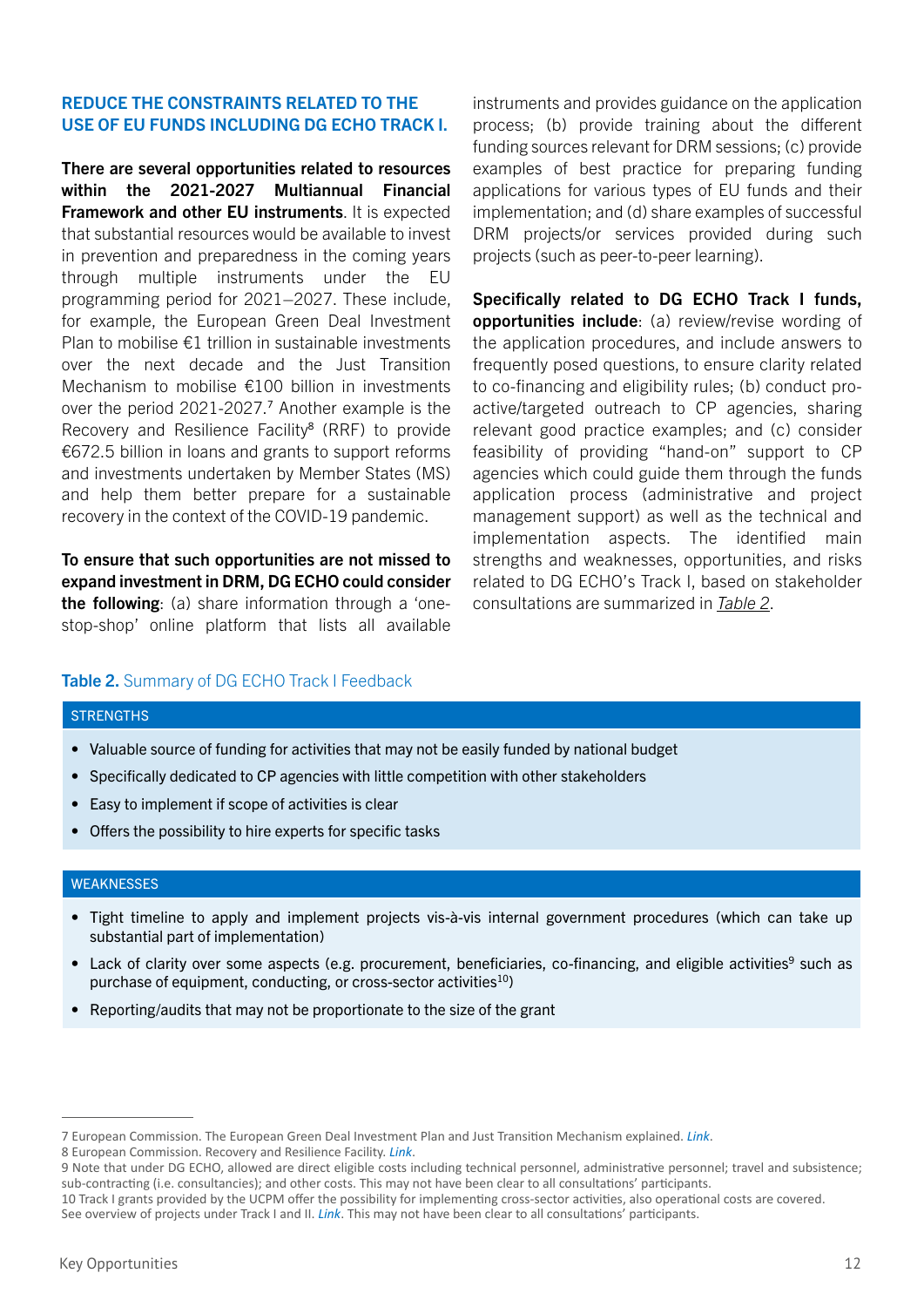#### <span id="page-12-0"></span>**OPPORTUNITIES**

- Clarify specific aspects and/or prepare detailed guidance/frequently asked questions with examples for Track I applicants
- Clarify/expand the range of eligible activities to be funded in line with purpose of mechanism (i.e. small equipment/ software)
- Enhance support to applicants during the application process, including sharing of good practice examples and options for grant activities
- Provide dedicated support for beneficiaries during project implementation, including different forms of capacity building, such as peer review, information/technical sessions
- Broaden the topics for technical capacity-building activities in line with the duties of CP agencies
- Allow staff across various ministries to attend information/training programs, in addition to CP staff
- Decrease intensity of reporting/auditing and increase time to produce audit
- Include condition on innovative elements (e.g., partnerships with academia)

#### THREATS / RISKS

- While different in nature, other funds available with larger resources and perceived flexibility for eligible activities
- In some countries, certain DRM activities (e.g. fire or flood prevention) are tackled by other line ministries simply depending on institutional set up

*Source: Developed by authors*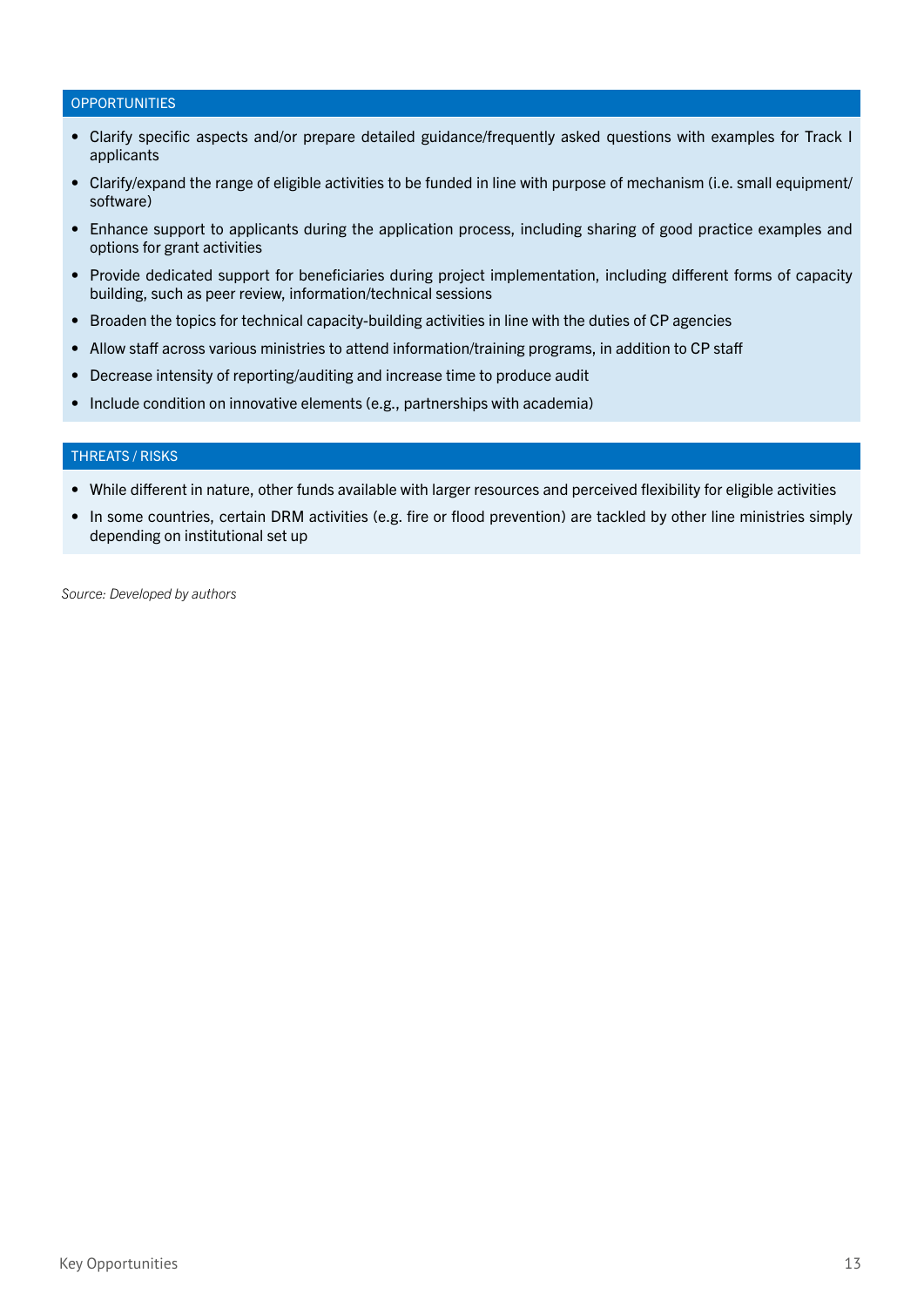## **Looking Ahead**

Considering the presented challenges and opportunities, DG ECHO could support the scalingup of investments in disaster prevention and preparedness in the following way:

#### Short-term actions:

- Track 1 instrument: Build on the lessons learnt and progress made under the Track 1 instrument and continue to provide support through this valuable and successful instrument.
- Knowledge and awareness: Continue to invest in gathering evidence and good practice to fill knowledge gaps on disaster prevention and preparedness. Disseminate and communicate evidence and knowledge through various forms among CPs and also more broadly among Ministries of Finance/Economy/EU Funds, line ministries and bodies that represent local governments/regions, to raise awareness on the importance of investing in disaster prevention and preparedness.

#### Medium-term actions:

• Knowledge and awareness: Ensure that prevention, mitigation, and preparedness activities form substantial part of the *Union Civil Protection Knowledge Network's* activities, covering a range of topics including technical and project management, such as using risk information to inform investment planning, understanding economic justification/ analysis of costs and benefits of investments, opportunities for mainstreaming DRM within different subsectors, planning/implementing DRM projects at different levels (central/local level), and so forth.

• Technical assistance: Support scaling-up of DRM investments by establishing complementary forms of technical assistance that could provide "handson" and just-in-time technical assistance to CP agencies meeting their specific needs and priorities without needing to undertake lengthy application and/or procurement activities. The design of such technical assistance facility could respond to challenges and needs of the CP agencies identified above, UCPM objectives, DG ECHO's priorities and budget allocations within the Multi Financial Framework 2021-2027, and consider activities planned under the Union Civil Protection Knowledge Network.

In summary, financial, and technical support as well as with evidence-based advocacy are necessary to promote ex-ante DRM investments. Awarenessraising needs to engage a wider group of stakeholders. While this is be carried out by relevant authorities in each country, DG ECHO should continue to strengthen these efforts, especially by formulating evidencebased arguments to support CP agencies, and reach also stakeholders/ authorities involved in the management of specific hazards/sectors, management of operational programs, and public finances. This would help develop an enabling environment for the CP agencies and facilitate inter-institutional dialogue to scale up efforts beyond 'traditional' focus on disaster preparedness and response to taking a more proactive and strategic role related to prevention, mitigation, and preparedness, in line with country-specific DRM context and institutional mandates.